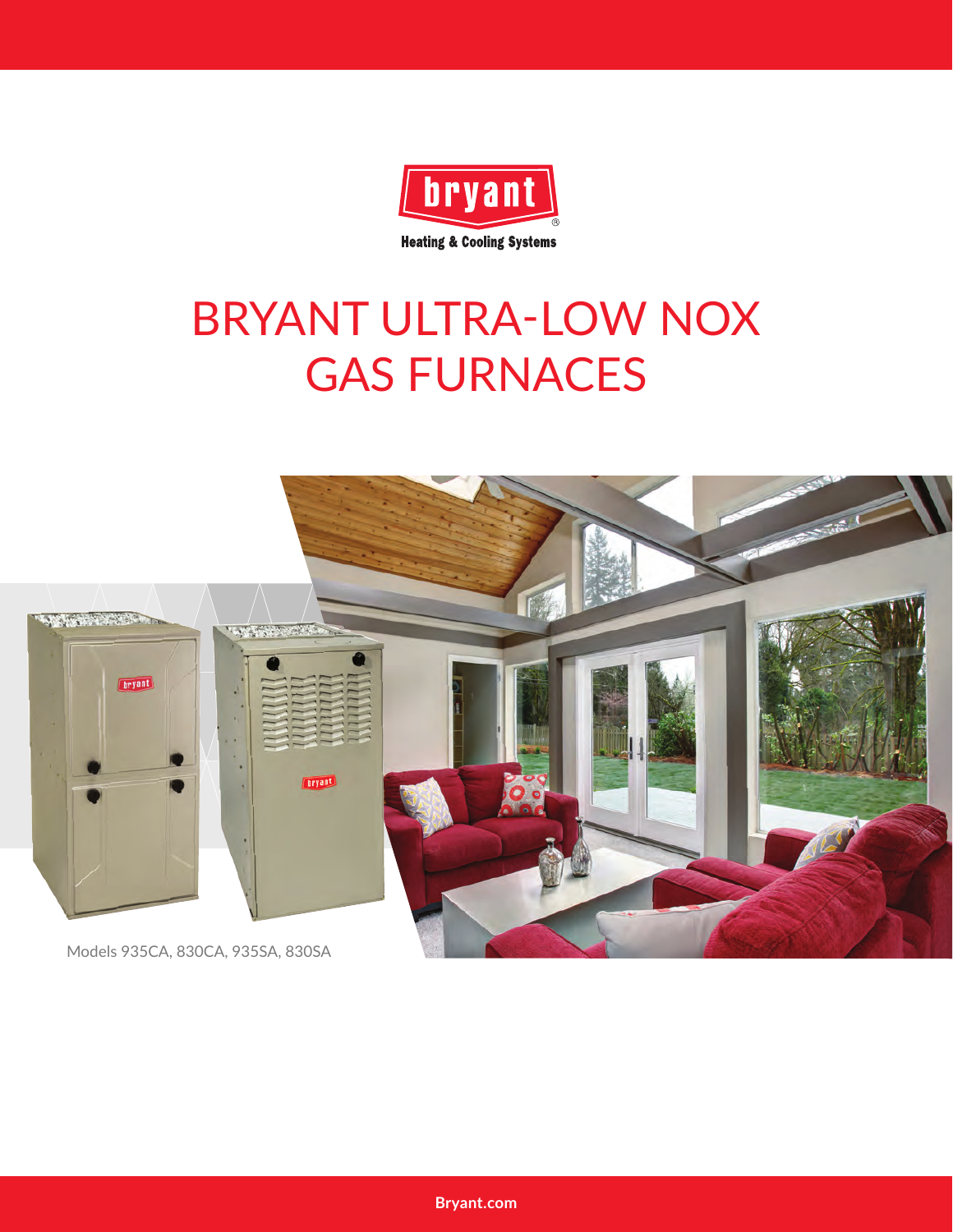# **Top Reasons** It Takes **Bryant**



Keep your family comfortable this winter with a Bryant® ultra-low NOx gas furnace.

#### PASSIONATE SERVICE

Bryant dealers do more than just deliver quality products like our ultra-low NOx gas furnaces. They also deliver knowledge, experience and Whatever It Takes® to get each job done right, the first time. You and your system will receive the attention to detail and professional service delivered only by Bryant dealers.

#### CUSTOMIZED COMFORT **SOLUTIONS**

Heating and cooling solutions are not one size fits all. Our dealers provide solutions based on your specific needs. From financing and rebates to reliable products professionally installed, Bryant provides options that help keep you and your wallet comfortable.

#### EXCEEDING EXPECTATIONS

With more than 100 years of experience, Bryant offers a full lineup of products designed with whole-home comfort in mind. Through innovative design and rigorous testing, our products are built to exceed expectations, backed by Bryant warranty protection.

#### SAFETY FIRST

Bryant takes quality and reliability seriously, and we especially take pride in offering products designed with your safety in mind. Our ultra-low NOx gas furnaces offer a number of built-in safety features including our blocked vent safeguard switch for noncondensing furnaces.

#### Significantly Reduced NOx Emissions

Bryant ultra-low NOx gas furnaces raise the bar for lower emissions, delivering warm winter comfort and 65% lower nitrogen oxides (NOx) emissions compared to current low NOx models. NOx contributes to the formation of smog and acid rain and the deterioration of water quality. Bryant ultra-low NOx gas furnaces are the perfect choice for environmentally-conscious homeowners.

#### A Versatile Addition to Your Home Comfort System

Bryant ultra-low NOx furnaces are a versatile addition to a complete Bryant comfort system. It can be paired with a Bryant air conditioner for traditional, year-round heating and cooling. Or, for even greater total efficiency, match it with a compatible heat pump and thermostat to create a Hybrid Heat® dual fuel system. And, with our Evolution gas furnaces, you can include a two-stage or variable-speed air conditioner or heat pump for additional comfort benefits, summertime humidity control, and higher energy efficiency.

**65% lower emissions\***

> \*When comparing models 935CA, 830CA, 935SA and 830SA to current Low NOx models

#### Limited Warranty

To the original owner, Bryant ultra-low NOx gas furnaces are covered by a 10-year parts limited warranty; a 20-year heat exchanger limited warranty on Legacy™ Line units; and a lifetime limited heat exchanger warranty on Evolution® Series units, upon timely registration. The parts limited warranty period is five years if not registered within 90 days of installation. Jurisdictions where warranty benefits cannot be conditioned on registration will receive the registered limited warranty period. See warranty certificate at Bryant.com for complete details and restrictions.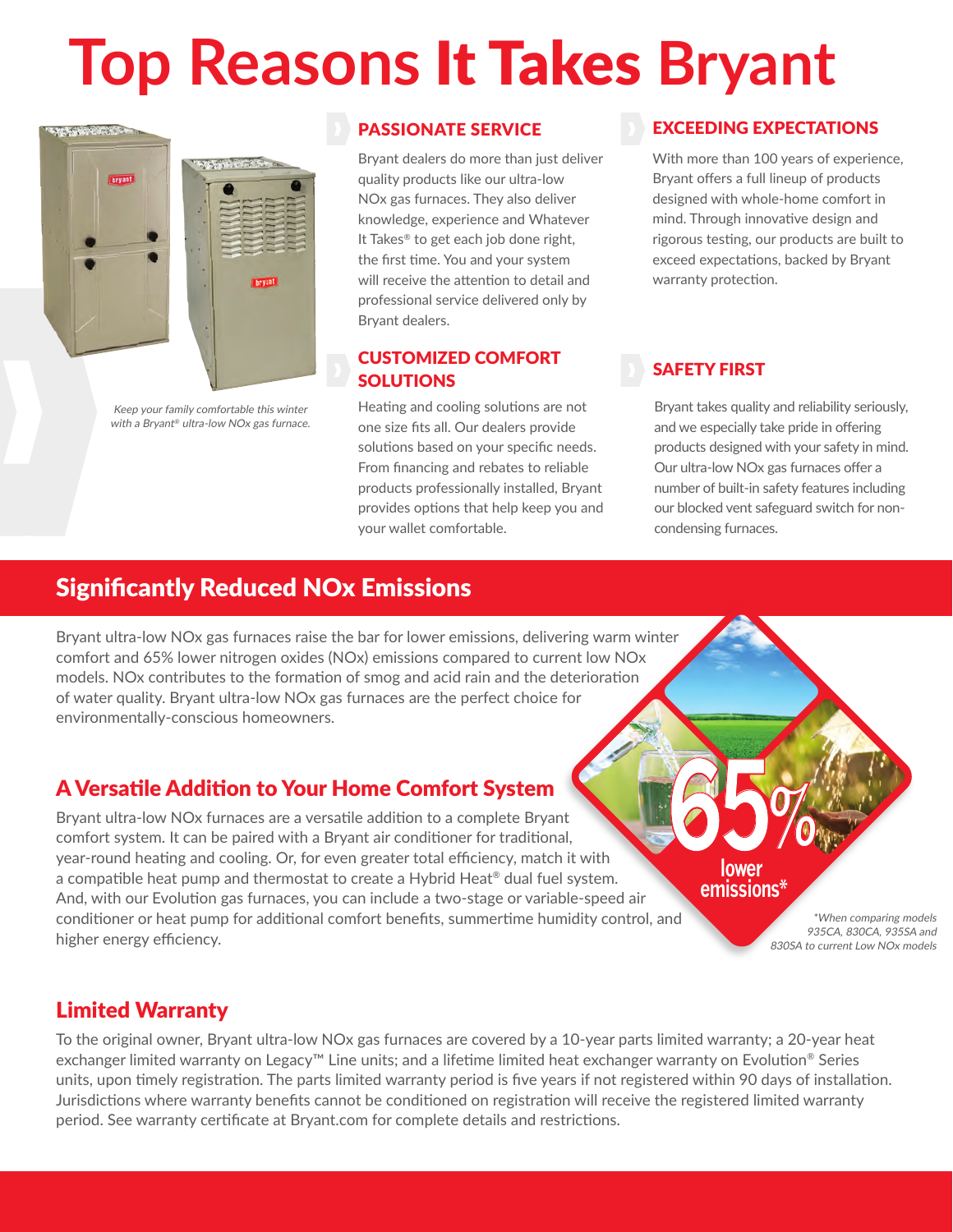### **Home Comfort Components**

80% AFUE





#### **1** PRECISION COMFORT

This furnace can be set up to deliver optimized airflow to your living spaces with our multi-speed ECM blower motor. Because no two homes are alike, this flexibility is the key to maximizing comfort while also reducing energy consumption through the efficient motor.

#### 2 TRUSTED DURABILITY

Enjoy years of worry-free heating because Bryant ultralow NOx gas furnaces are built to last. For example, our stainless steel, tubular heat exchanger provides maximum durability and extreme corrosion resistance.

#### GAS EFFICIENCY  $\overline{\overline{3}}$ 3 <u>د</u>

Our inducer fan draws the precise amount of air needed through the furnace's heat exchanger for efficient heating performance. Our precision single-stage gas valve delivers exactly the amount of fuel needed to heat your home.

#### 4 ULTRA-LOW NOX EMISSIONS

The burner box encloses pre-mix burner technology emitting 65% less NOx emissions than a standard low NOx furnace.

#### **6** RELIABLE STARTUP AND OPERATION

Count on the Bryant® Perfect Light™ igniter to reliably bring the heat when you need it.

#### PEACE OF MIND  $(6)$

Our Blocked Vent Safeguard protection means this furnace shuts down if a common vent is obstructed, keeping potentially harmful flue gases away from your living areas.

## It Takes: Thermostats to Control Your Comfort

Bryant offers a range of solutions for managing your system. Whether you're looking for Wi-Fi® thermostats with energy reporting for the ultimate in connected control, zoning management, or more basic thermostats – we have the system control you want.



#### **Evolution® Connex™ Control**

To gain every benefit from your new Evolution® system gas furnace, be sure to install an Evolution® Connex™ Control. It puts comfort control at your fingertips. Capable of managing a complete home comfort system including temperature, humidity, ventilation and zoning, it is also the brains behind all Bryant highestefficiency Evolution products. Its userfriendly, touch-screen design is packed with intelligent, energy-management features.



**Housewise™ Wi-Fi® Thermostat**

The Housewise thermostat is your gateway to comfort management. With Wi-Fi capability, you can access your system 24/7 from almost anywhere and view detailed energy reporting from your tablet or web portal. Combine that with custom energy tips and you can make informed decisions about when and how to save even more money.



**ecobee Smart Thermostats**

The ecobee Smart Thermostats, Powered by Bryant, can tailor themselves to your schedule, your personal comfort preferences and the weather outside. They can also provide details on savings each month and insight into your heating and cooling equipment performance.